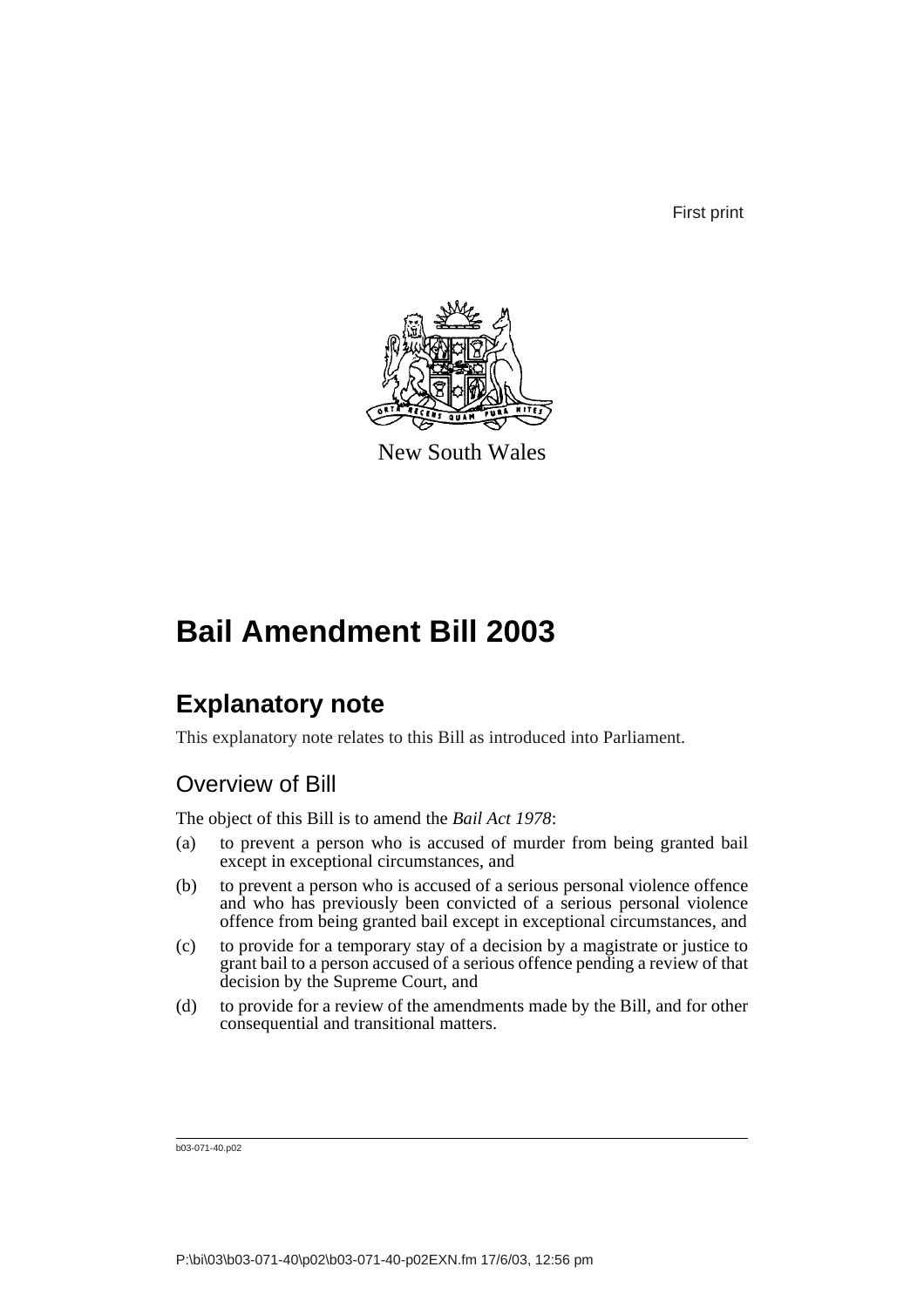Explanatory note

## Outline of provisions

**Clause 1** sets out the name (also called the short title) of the proposed Act.

**Clause 2** provides for the commencement of the proposed Act on a day or days to be appointed by proclamation.

**Clause 3** is a formal provision that gives effect to the amendments to the *Bail Act 1978* set out in Schedule 1.

## **Schedule 1 Amendments**

### **Grant of bail for murder offences or repeat offenders**

The amendments relating to the grant of bail will prevent a person who is charged with murder, or who is charged with a serious personal violence offence and is a repeat offender, from being granted bail unless the authorised officer or court is satisfied that exceptional circumstances justify the grant of bail (see **Schedule 1 [2]**).

A person is a *repeat offender* for the purposes of the provisions if the person has previously been convicted of (or found guilty of) a serious personal violence offence other than the offence in connection with which bail is being sought. A *serious personal violence offence* includes an offence such as murder, sexual assault, kidnapping or armed robbery. It also includes several other serious offences under the *Crimes Act 1900* involving violence, related attempt offences, and any similar offences under the laws of the Commonwealth, another State or a Territory or of another country.

**Schedule 1** [1] is a consequential amendment that ensures that there is no presumption of bail in cases to which the amendments apply. There is already no presumption of bail in murder cases.

**Schedule 1 [4] and [5]** provide for consequential and transitional matters.

### **Review of bail decisions**

The provisions set out in **Schedule 1 [3]** provide for a temporary stay of a decision by a magistrate or justice to grant bail to a person accused of a serious offence, pending a review of that decision by the Supreme Court. A *serious offence*, for the purposes of the amendments, is the offence of murder or any other offence punishable by imprisonment for life, or an offence under certain provisions of the *Crimes Act 1900* involving sexual intercourse with, or an attempt to have sexual intercourse with, a person under the age of 16 years.

Explanatory note page 2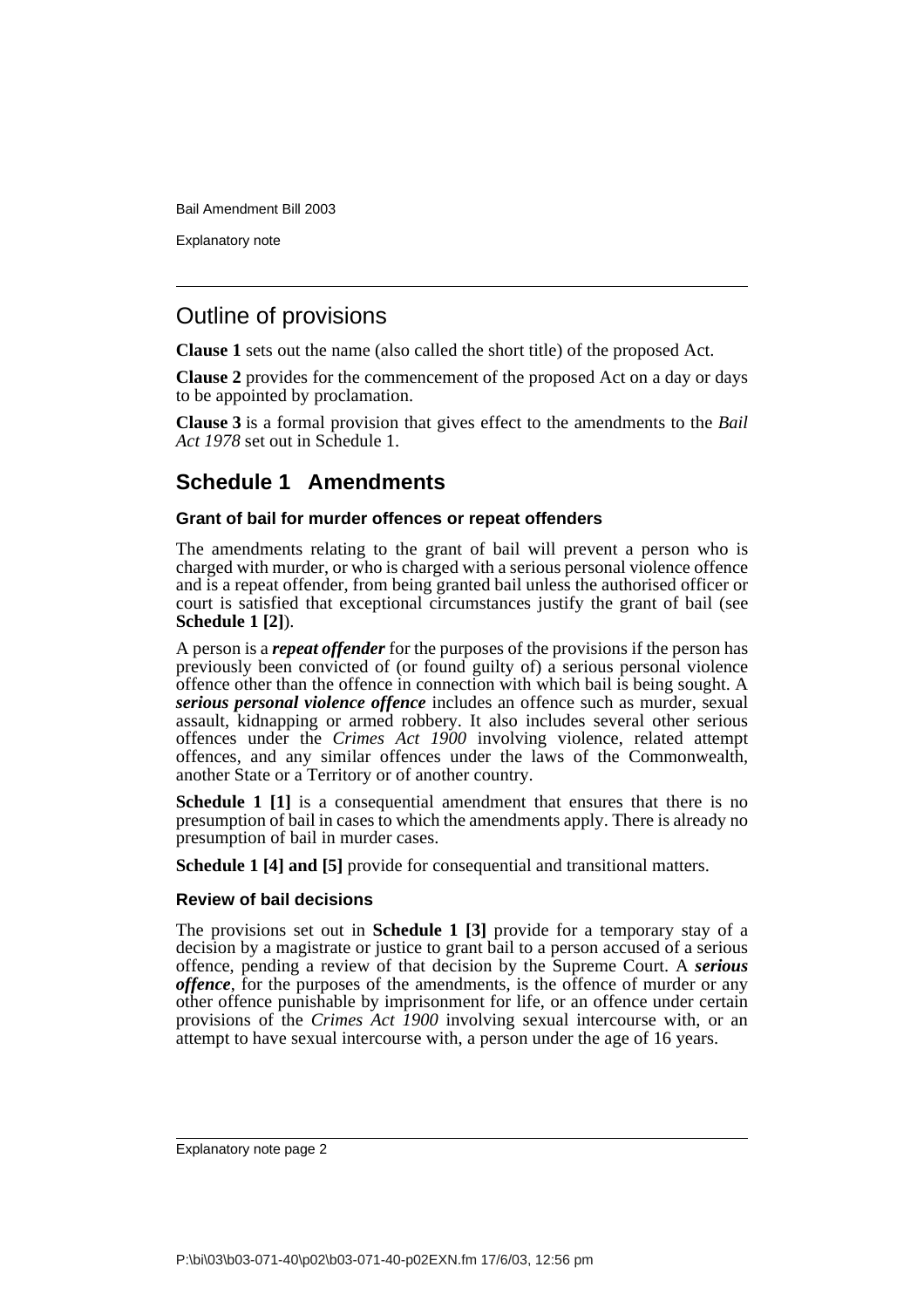Explanatory note

Under the amendments, if a magistrate or justice grants bail to a person accused of a serious offence (on the accused person's first appearance before a court on that charge), and a police officer or legal practitioner appearing on behalf of the Crown informs the court that a request for a review of the decision is to be made to the Supreme Court, the decision of the magistrate or justice is stayed. The stay has effect only if the police officer or legal practitioner requesting the review provides the court with a copy of the written approval of the Commissioner of Police (or a person authorised by the Commissioner of Police) or the Director of Public Prosecutions to seek a review by the Supreme Court of any decision to grant bail in the case. The stay has effect until:

- (a) the Supreme Court affirms or varies the decision, or substitutes another decision for the decision of the magistrate or justice, or refuses to entertain the request for review, or
- (b) a police officer or some other person acting on behalf of the Crown files with the Supreme Court notice that the Crown does not intend to proceed with the review, or
- (c) 4 pm on the day that is 3 business days after the day on which the decision was made,

whichever happens first.

**Schedule 1 [5]** includes a transitional amendment.

### **Review of amendments**

**Schedule 1 [5]** also contains a transitional provision that requires the Minister to review the effect of the amendments made by the Bill at the end of the period of 12 months after the commencement of the amendments.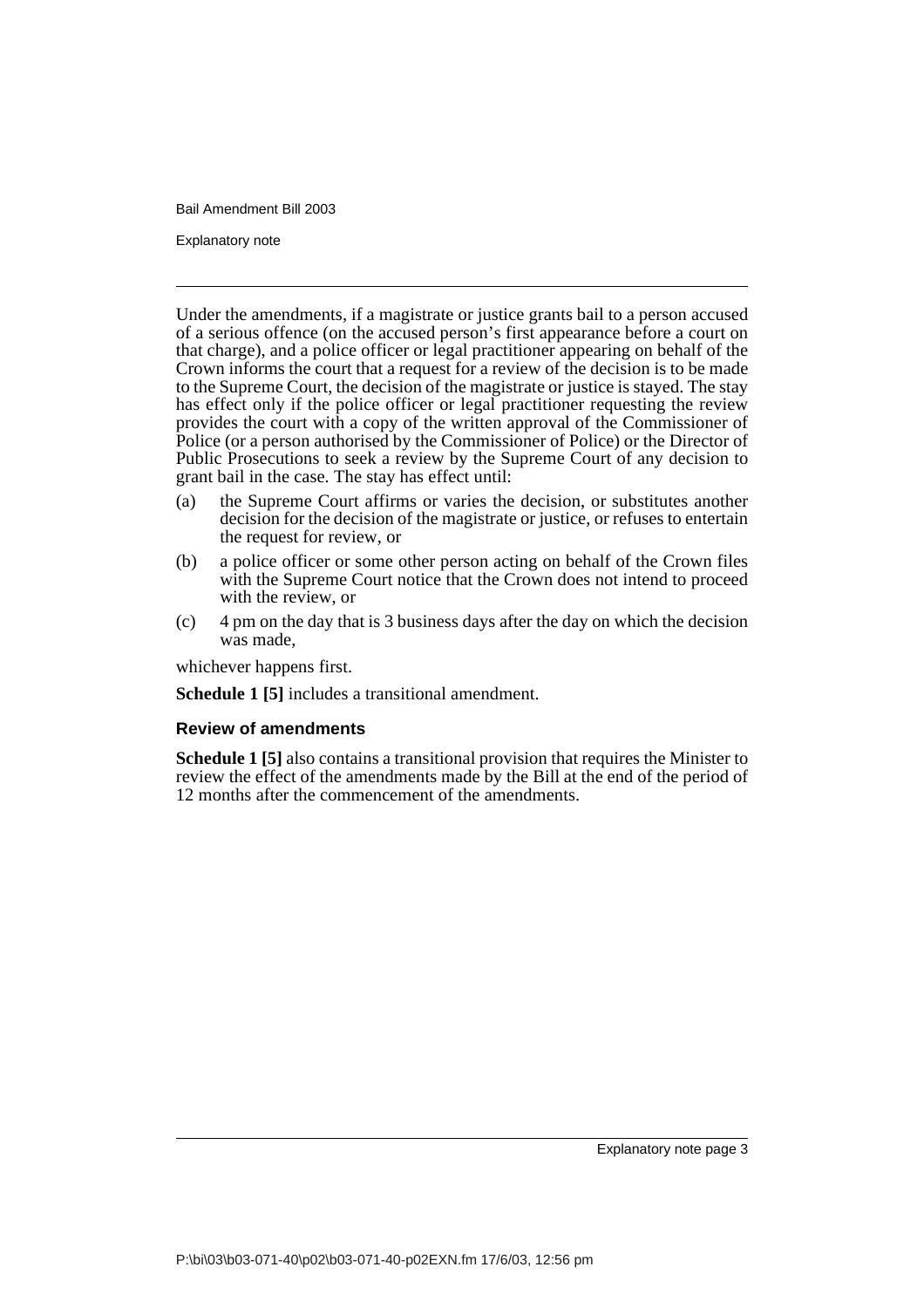Explanatory note

Explanatory note page 4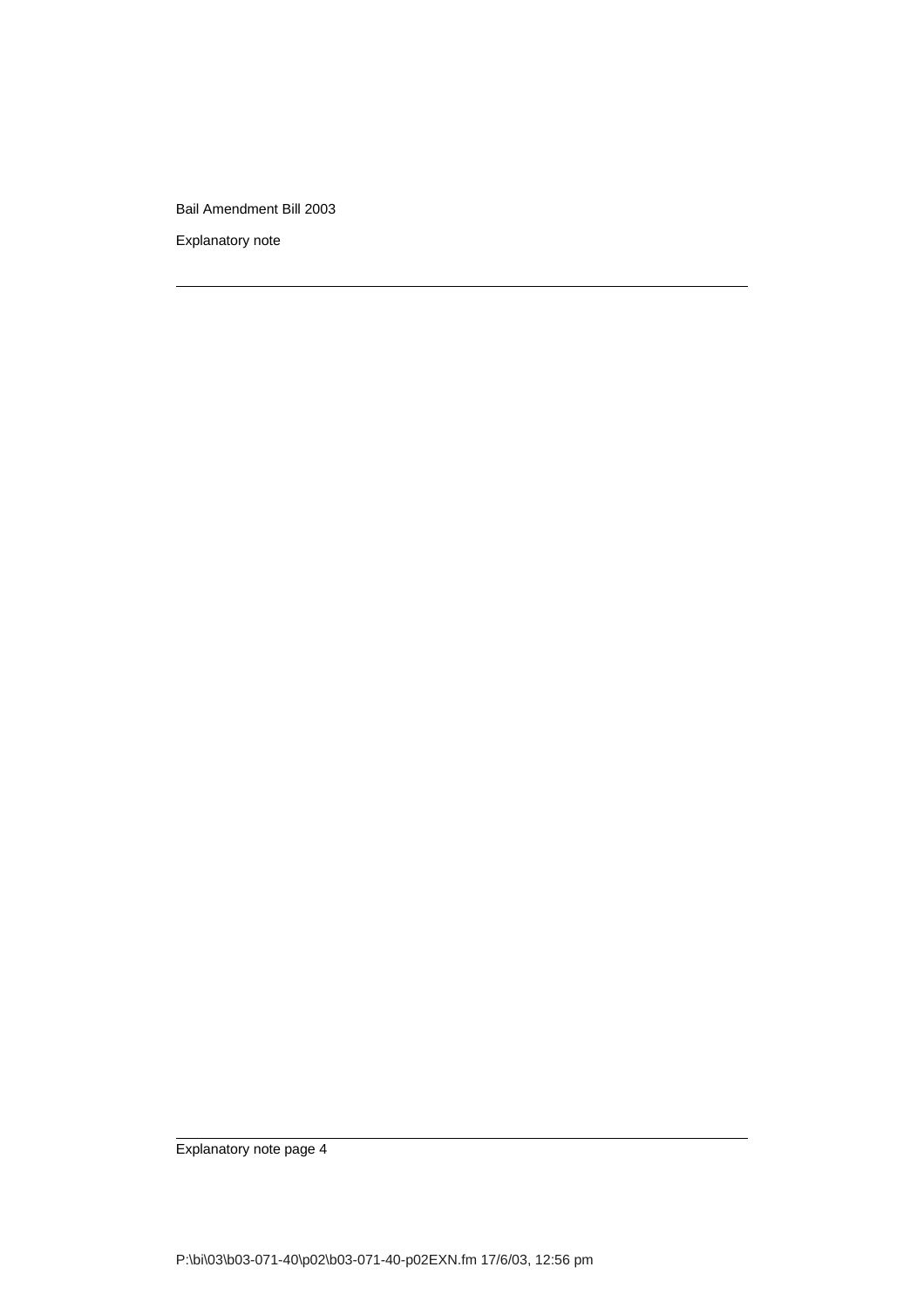First print



New South Wales

# **Bail Amendment Bill 2003**

## **Contents**

|    |                                     | Page          |
|----|-------------------------------------|---------------|
| 1. | Name of Act                         |               |
| 2  | Commencement                        | $\mathcal{P}$ |
|    | 3 Amendment of Bail Act 1978 No 161 | 2             |
|    | Schedule 1 Amendments               | વ             |

b03-071-40.p02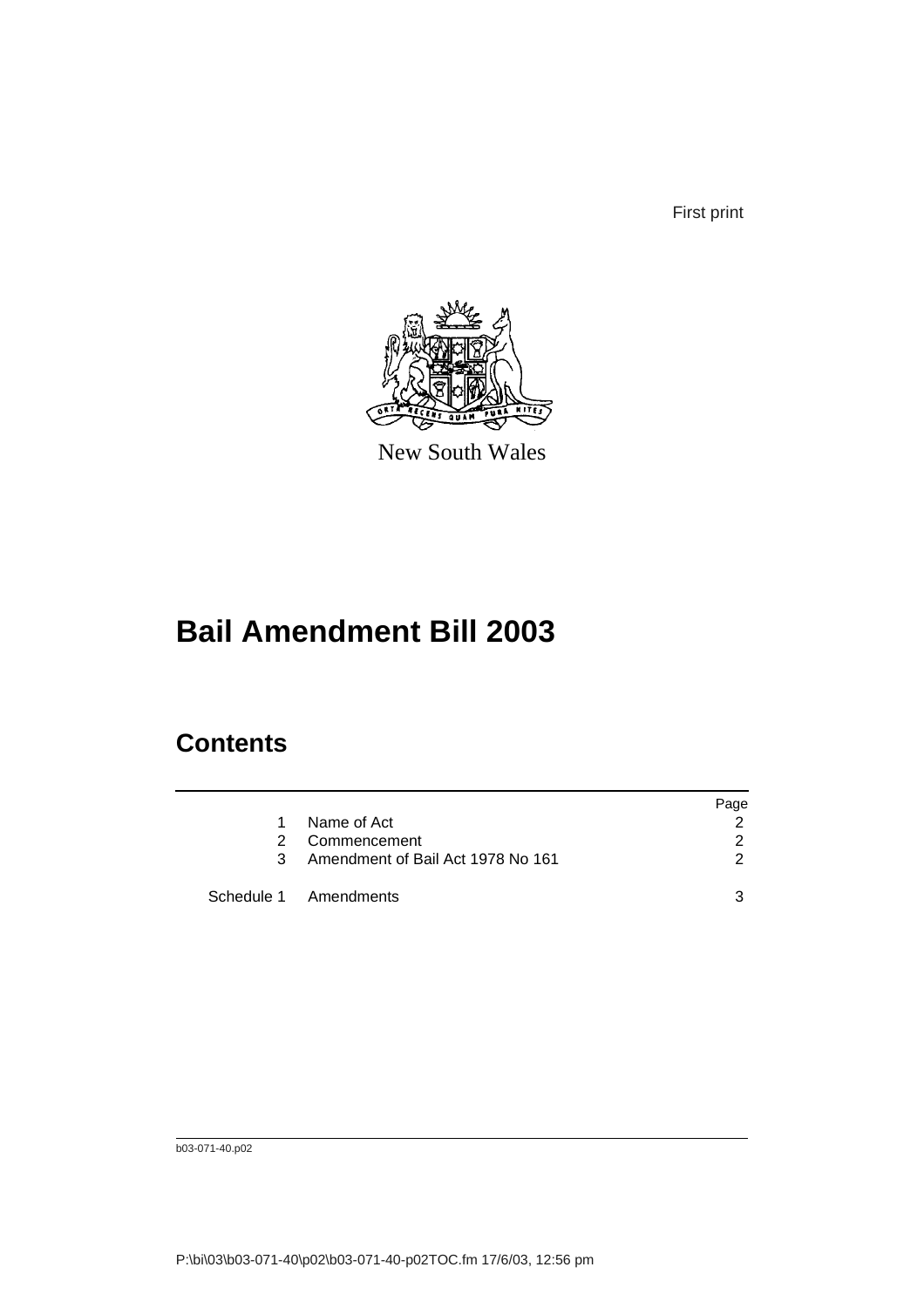**Contents** 

Page

Contents page 2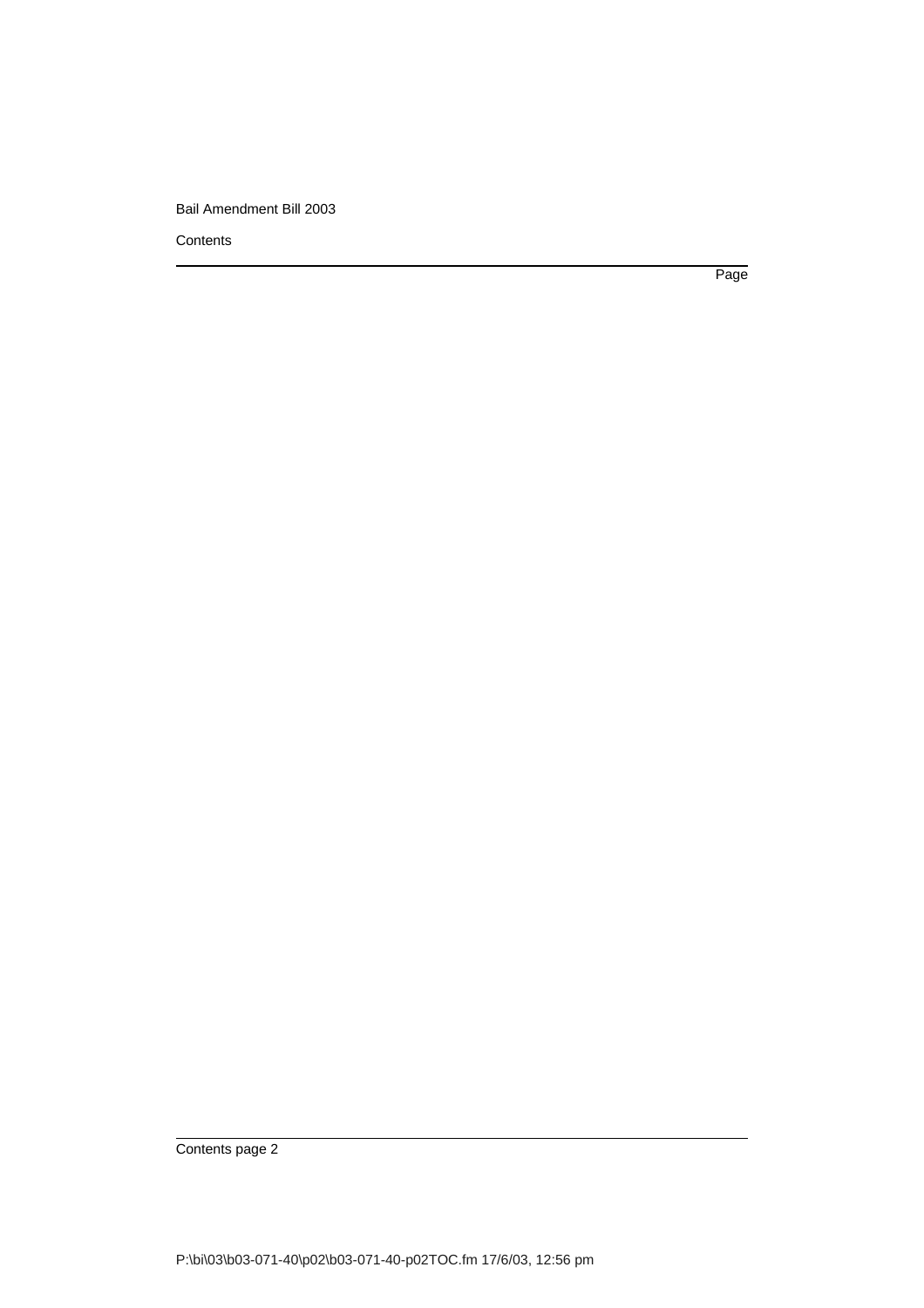

New South Wales

# **Bail Amendment Bill 2003**

No , 2003

### **A Bill for**

An Act to amend the *Bail Act 1978* to make further provision with respect to the grant of bail and review of bail decisions.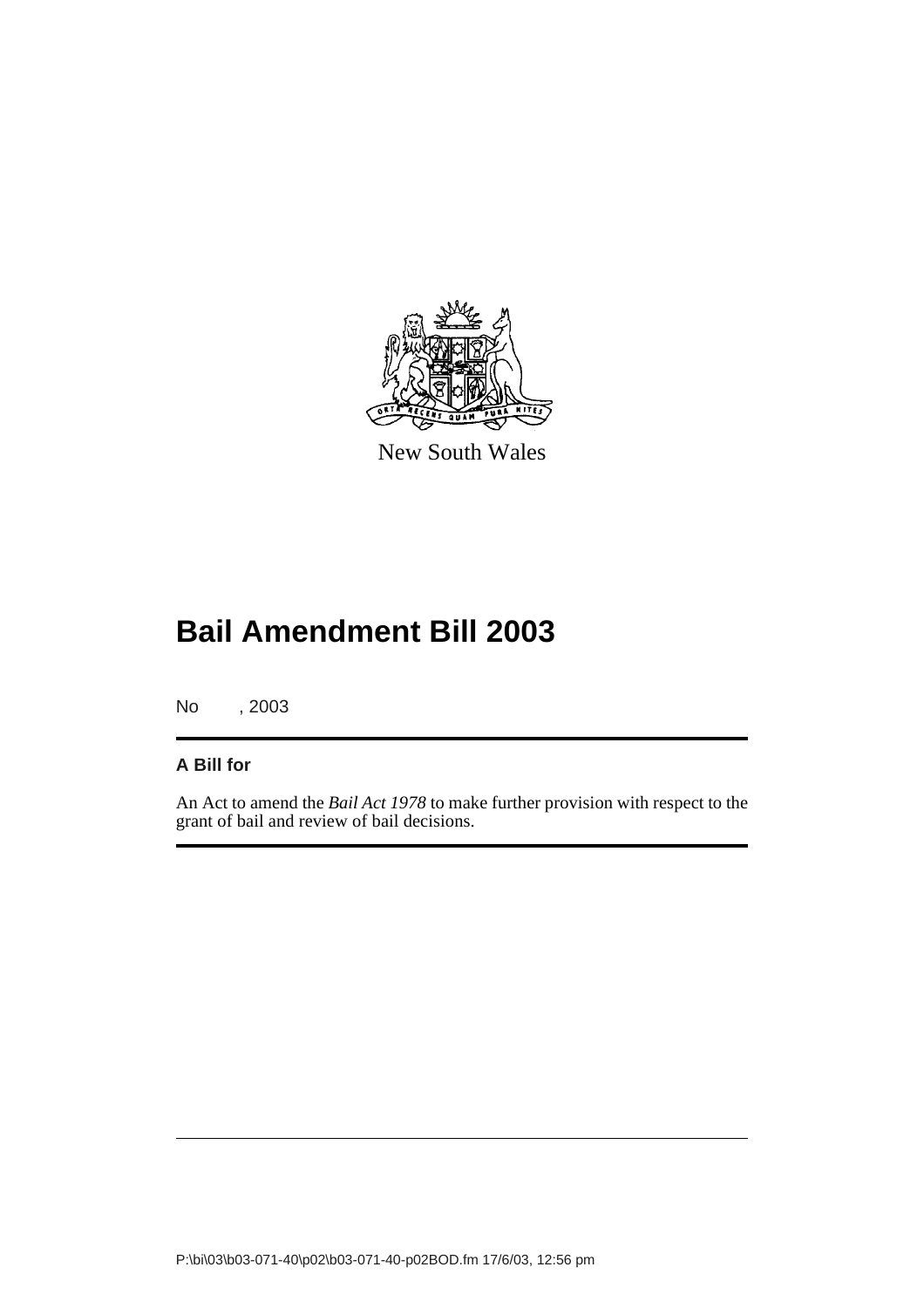Clause 1 Bail Amendment Bill 2003

<span id="page-7-2"></span><span id="page-7-1"></span><span id="page-7-0"></span>

|   | The Legislature of New South Wales enacts:                              |                |
|---|-------------------------------------------------------------------------|----------------|
| 1 | Name of Act                                                             | 2              |
|   | This Act is the <i>Bail Amendment Act 2003</i> .                        | 3              |
| 2 | <b>Commencement</b>                                                     | $\overline{4}$ |
|   | This Act commences on a day or days to be appointed by<br>proclamation. | 5<br>6         |
| 3 | Amendment of Bail Act 1978 No 161                                       | 7              |
|   | The <i>Bail Act 1978</i> is amended as set out in Schedule 1.           | 8              |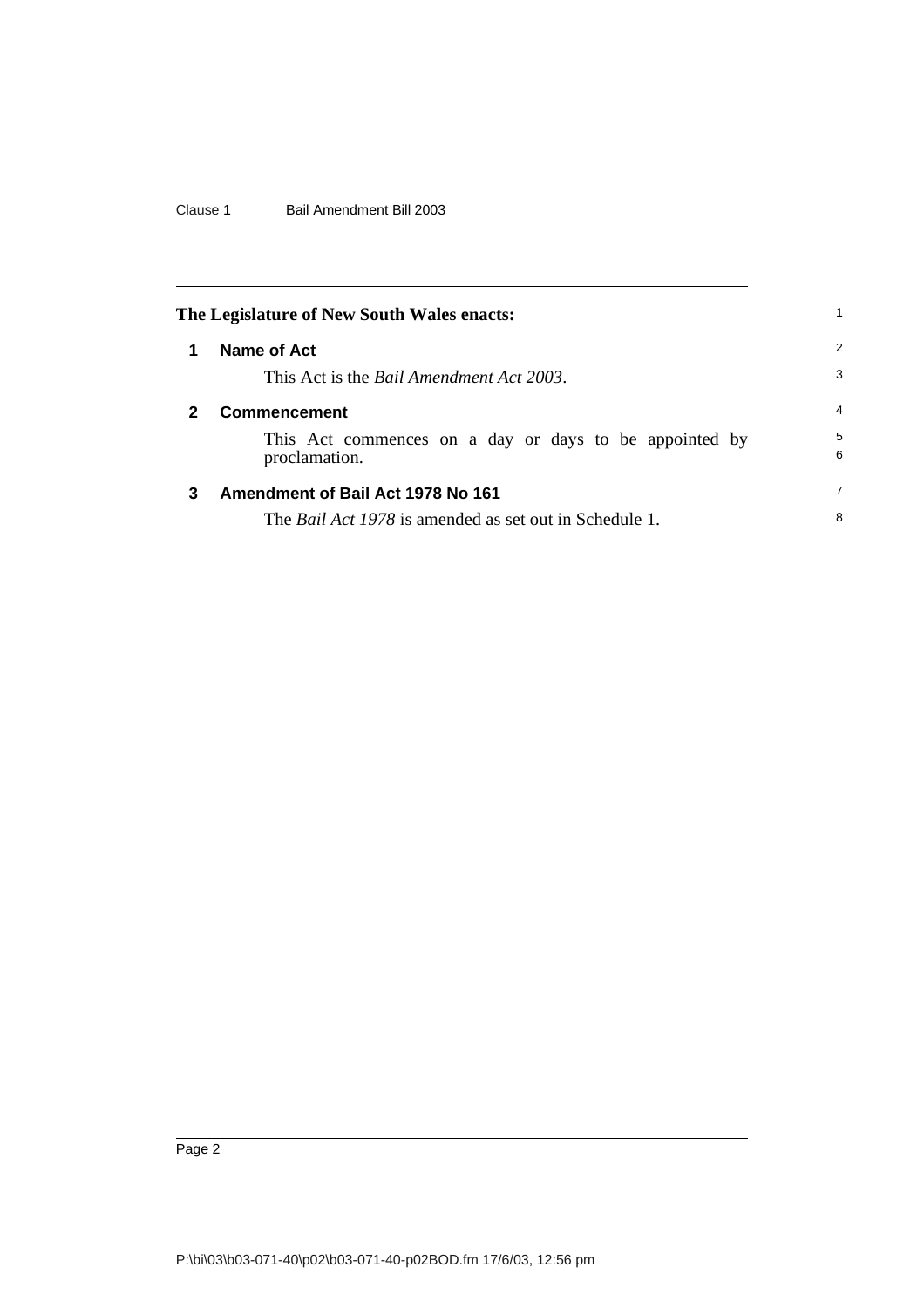Amendments Schedule 1

<span id="page-8-0"></span>

|       |           |                                 |       | <b>Schedule 1 Amendments</b><br>(Section 3)                                                                                                                                                                                                                                                               | 1<br>2                     |
|-------|-----------|---------------------------------|-------|-----------------------------------------------------------------------------------------------------------------------------------------------------------------------------------------------------------------------------------------------------------------------------------------------------------|----------------------------|
| $[1]$ |           | exceptions                      |       | Section 9 Presumption in favour of bail for certain offences-                                                                                                                                                                                                                                             | 3<br>4                     |
|       |           |                                 |       | Omit "section 9A or 9B" from section 9 (1) (g).                                                                                                                                                                                                                                                           | 5                          |
|       |           |                                 |       | Insert instead "section 9A, 9B or 9D".                                                                                                                                                                                                                                                                    | 6                          |
| $[2]$ |           | Part 2, Division 3A             |       |                                                                                                                                                                                                                                                                                                           | 7                          |
|       |           | <b>Insert after Division 3:</b> |       |                                                                                                                                                                                                                                                                                                           | 8                          |
|       |           | <b>Division 3A</b>              |       | Cases in which bail is to be granted in<br>exceptional circumstances only                                                                                                                                                                                                                                 | 9<br>10                    |
|       | 9C        | <b>Murder</b>                   |       |                                                                                                                                                                                                                                                                                                           | 11                         |
|       |           |                                 |       | An authorised officer or court is not to grant bail to a person<br>in respect of an offence of murder unless the authorised<br>officer or court is satisfied that exceptional circumstances<br>justify the grant of bail.                                                                                 | 12<br>13<br>14<br>15       |
|       | <b>9D</b> |                                 |       | Repeat offenders-serious personal violence offences                                                                                                                                                                                                                                                       | 16                         |
|       |           | (1)                             | bail. | An authorised officer or court is not to grant bail to a person<br>in respect of a serious personal violence offence if the person<br>is a repeat offender unless the authorised officer or court is<br>satisfied that exceptional circumstances justify the grant of                                     | 17<br>18<br>19<br>20<br>21 |
|       |           | (2)                             |       | For the purposes of this section, a person is a repeat offender<br>if the authorised officer or court is satisfied that the person has<br>a previous conviction for a serious personal violence offence<br>(other than the serious personal violence offence in<br>connection with which bail is sought). | 22<br>23<br>24<br>25       |
|       |           | (3)                             |       | Section 9 does not apply in respect of a grant of bail to a<br>person in respect of a serious personal violence offence if this<br>section applies to the person.                                                                                                                                         | 26<br>27<br>28             |
|       |           | (4)                             |       | In this section:                                                                                                                                                                                                                                                                                          | 29                         |
|       |           |                                 |       | serious personal violence offence means:                                                                                                                                                                                                                                                                  | 30                         |
|       |           |                                 | (a)   | an offence under, or mentioned in, section 19A, 24, 26,<br>27, 28, 29, 30, 33, 33A, 35, 37, 38, 39, 46, 47, 48, 61B,<br>61C, 61D, 61I, 61J, 61JA, 61K, 61M, 63, 65, 66A, 66B,                                                                                                                             | 31<br>32<br>33             |

Page 3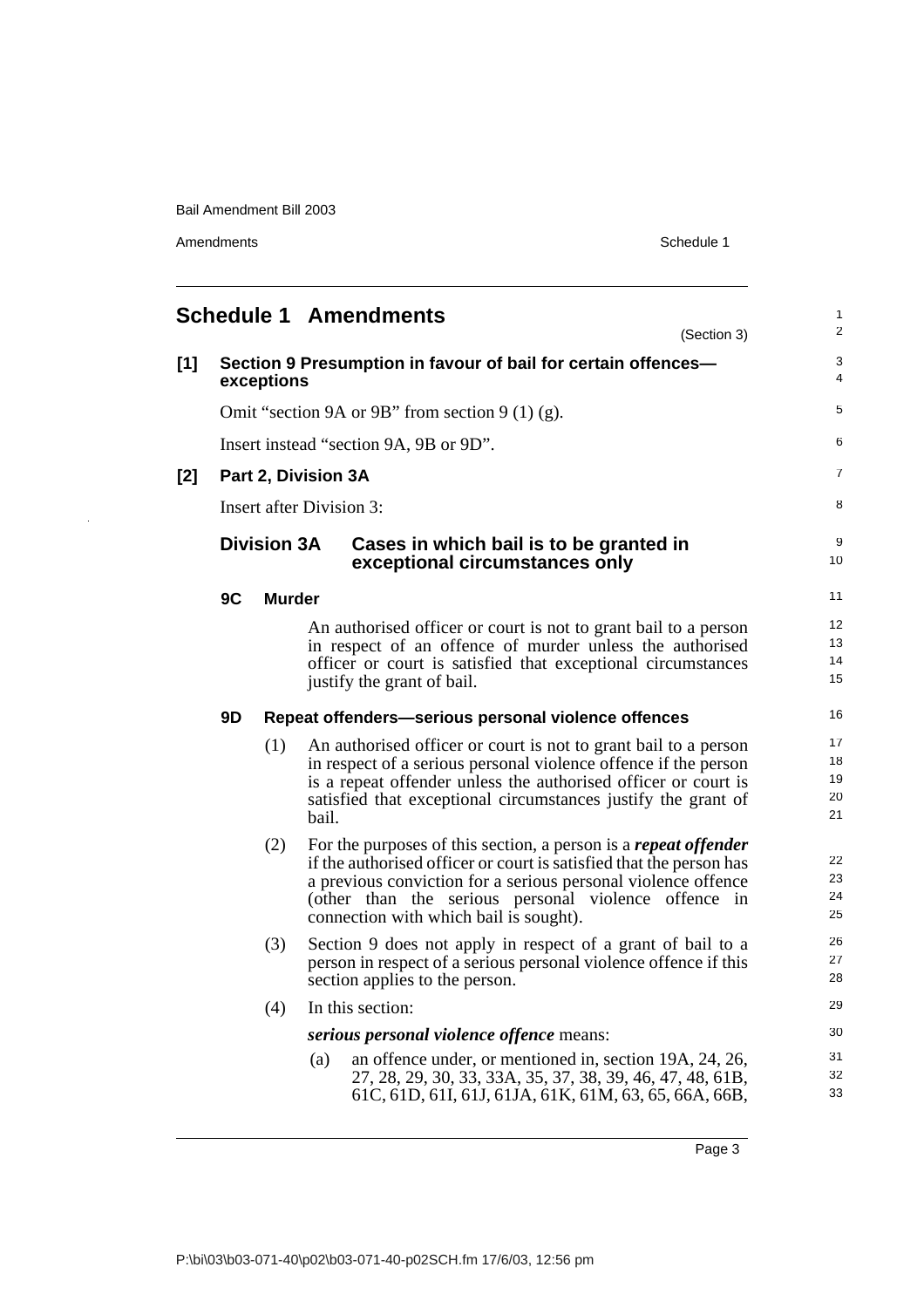Schedule 1 Amendments

66C, 66EA, 66F, 67, 68, 71, 73 (if the offence is committed against a person under the age of 16 years), 78H, 78I, 78K, 78N, 80A, 85A, 86, 87, 90A, 91, 95, 96, 97, 98, 103, 110, 195, 196 or 198 of the *Crimes Act 1900*, or

16

17

- (b) an offence under section 79, 106, 107, 109, 111, 112 or 113 of the *Crimes Act 1900* if the circumstances of the offence involve an act of actual or threatened violence against a person, or
- (c) an offence of attempting to commit an offence referred to in paragraph (a) or (b), or
- (d) an offence under the law of the Commonwealth, another State or a Territory or of another country that is similar to an offence referred to in paragraph (a), (b) or  $(c)$ .

#### **[3] Section 25A**

Insert after section 25:

#### **25A Stay of decision to grant bail if review sought**

- (1) If a magistrate or justice grants bail to a person accused of a serious offence on the accused person's first appearance before a court in or in connection with proceedings for the offence, and a police officer or legal practitioner appearing on behalf of the Crown immediately informs the court that a request for a review of the decision is to be made to the Supreme Court, the decision of the magistrate or justice is stayed.
- (2) The decision of the magistrate or justice is not stayed unless the police officer or legal practitioner, on informing the magistrate or justice of the review request, provides the magistrate or justice with a copy of the written approval of an authorised officer or the Director of Public Prosecutions to seek a review by the Supreme Court of any decision to grant bail in the case.
- (3) The stay of the decision has effect until:
	- (a) the Supreme Court affirms or varies the decision, or substitutes another decision for the decision of the magistrate or justice, or refuses to entertain the request for review, or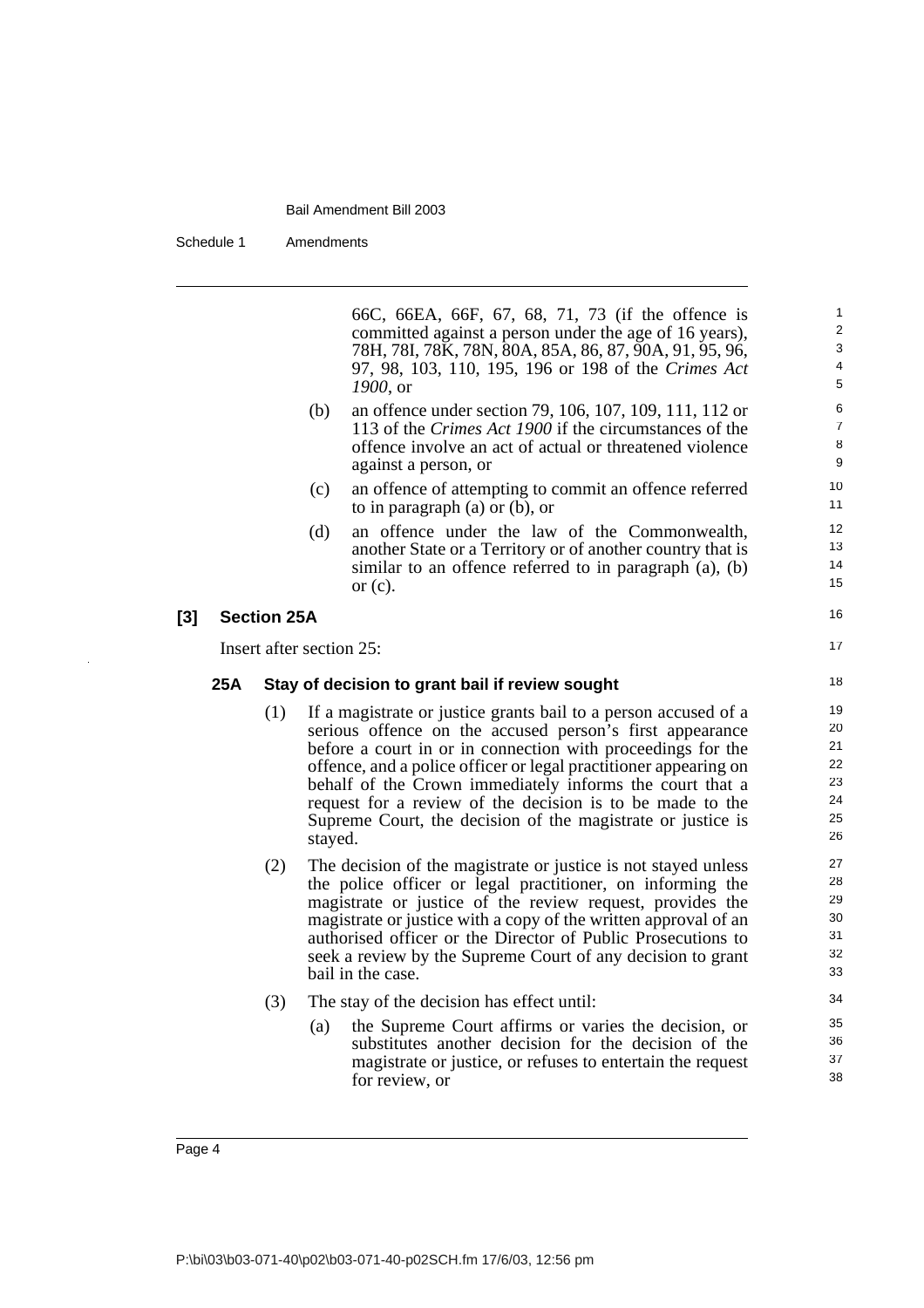Amendments Schedule 1

 $\ddot{\phantom{1}}$ 

|     |                                                           | (b)<br>a police officer or some other person acting on behalf of<br>the Crown files with the Supreme Court, or such other<br>court as may be prescribed by the regulations, notice<br>that the Crown does not intend to proceed with the<br>review, or<br>4 pm on the day that is 3 business days after the day on<br>(c) | 1<br>$\overline{\mathbf{c}}$<br>3<br>4<br>5<br>6 |
|-----|-----------------------------------------------------------|---------------------------------------------------------------------------------------------------------------------------------------------------------------------------------------------------------------------------------------------------------------------------------------------------------------------------|--------------------------------------------------|
|     |                                                           | which the decision was made,                                                                                                                                                                                                                                                                                              | 7                                                |
|     |                                                           | whichever happens first.                                                                                                                                                                                                                                                                                                  | 8                                                |
|     | (4)                                                       | The person granted bail is not entitled to be released under<br>section 7 while a stay of the decision has effect under this<br>section.                                                                                                                                                                                  | 9<br>10<br>11                                    |
|     | (5)                                                       | A request for the review by the Supreme Court of a decision<br>that is stayed under this section is to be dealt with as<br>expeditiously as possible.                                                                                                                                                                     | 12<br>13<br>14                                   |
|     | (6)                                                       | In this section:                                                                                                                                                                                                                                                                                                          | 15                                               |
|     |                                                           | <i>authorised officer</i> means the Commissioner of Police or a<br>member of NSW Police authorised by the Commissioner of<br>Police to exercise the functions of an authorised officer under<br>this section.                                                                                                             | 16<br>17<br>18<br>19                             |
|     |                                                           | <b>business day</b> means a day that is not a Saturday, a Sunday or<br>a public holiday throughout New South Wales.                                                                                                                                                                                                       | 20<br>21                                         |
|     |                                                           | serious offence means:                                                                                                                                                                                                                                                                                                    | 22                                               |
|     |                                                           | the offence of murder or any other offence punishable<br>(a)<br>by imprisonment for life, or                                                                                                                                                                                                                              | 23<br>24                                         |
|     |                                                           | (b)<br>an offence under or mentioned in a provision of Part 3<br>of the <i>Crimes Act 1900</i> involving sexual intercourse, or<br>an attempt to have sexual intercourse, with a person<br>under the age of 16 years.                                                                                                     | 25<br>26<br>27<br>28                             |
| [4] | Section 32 Criteria to be considered in bail applications |                                                                                                                                                                                                                                                                                                                           |                                                  |
|     | Insert after section $32(6)$ :                            |                                                                                                                                                                                                                                                                                                                           |                                                  |
|     | (7)                                                       | This section applies to a grant of bail to which section 9C or<br>9D applies, but does not prevent consideration of any matter<br>accepted by the authorised officer or court as relevant to the<br>question of whether bail should be granted under that section.                                                        | 31<br>32<br>33<br>34                             |

Page 5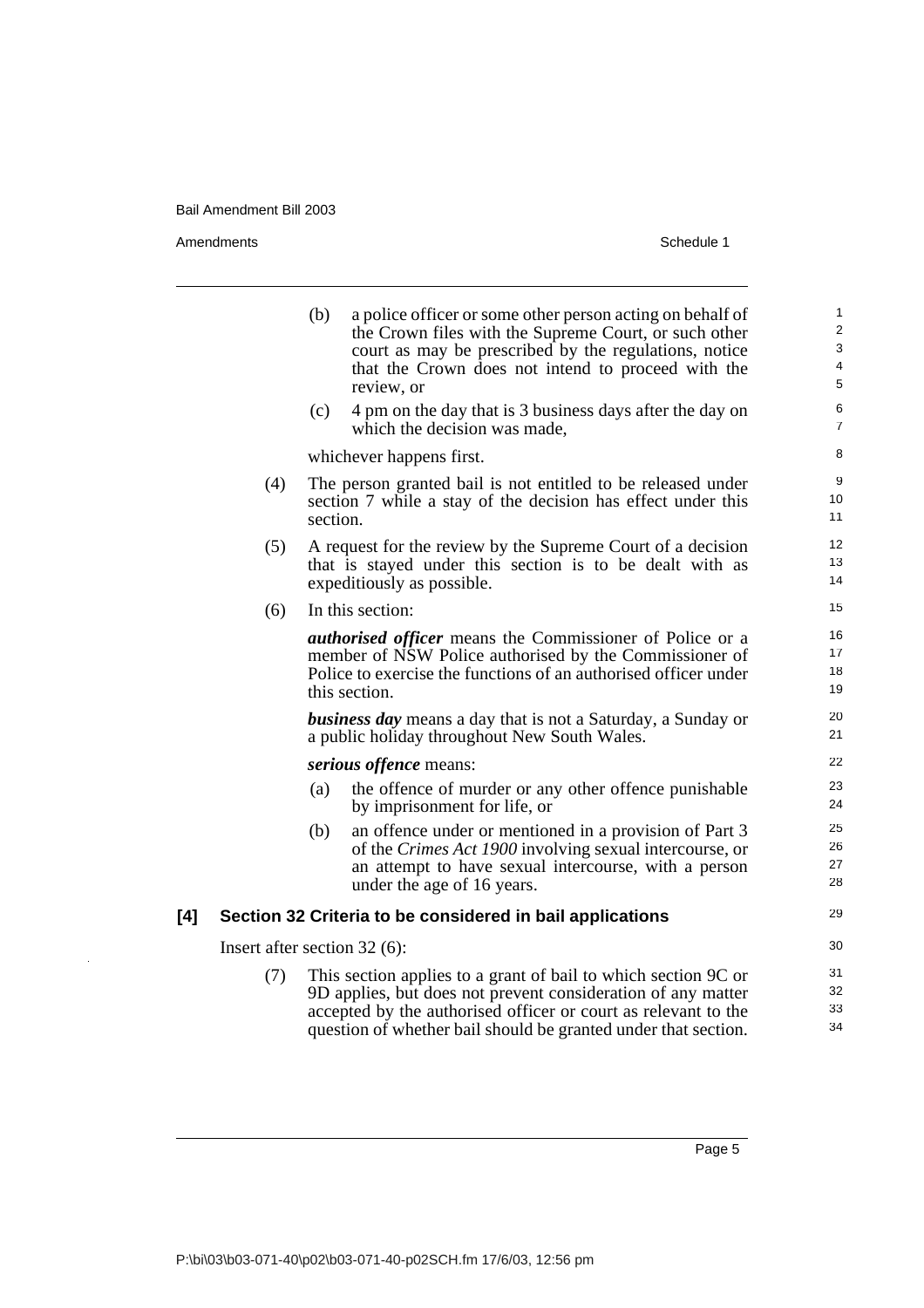Schedule 1 Amendments

| [5] |                       |         | <b>Schedule 1 Savings and transitional provisions</b>                                                                                                                                                                                                                               | $\mathbf{1}$               |
|-----|-----------------------|---------|-------------------------------------------------------------------------------------------------------------------------------------------------------------------------------------------------------------------------------------------------------------------------------------|----------------------------|
|     | Insert after Part 11: |         |                                                                                                                                                                                                                                                                                     | 2                          |
|     |                       | Part 12 | <b>Bail Amendment Act 2003</b>                                                                                                                                                                                                                                                      | 3                          |
|     | 23                    |         | <b>Definition</b>                                                                                                                                                                                                                                                                   | 4                          |
|     |                       |         | In this Part:                                                                                                                                                                                                                                                                       | 5                          |
|     |                       |         | <b>amending Act</b> means the Bail Amendment Act 2003.                                                                                                                                                                                                                              | 6                          |
|     | 24                    |         | Cases in which bail is to be granted in exceptional<br>circumstances only                                                                                                                                                                                                           | $\overline{7}$<br>8        |
|     |                       | (1)     | Section 9C, as inserted by the amending Act, extends to a<br>grant of bail in respect of an offence of murder alleged to have<br>been committed before the commencement of that section if a<br>person is charged with the offence on or after that<br>commencement.                | 9<br>10<br>11<br>12<br>13  |
|     |                       | (2)     | Section 9D, as inserted by the amending Act, extends to a<br>grant of bail in respect of a serious personal violence offence<br>alleged to have been committed before the commencement of<br>that section if a person is charged with the offence on or after<br>that commencement. | 14<br>15<br>16<br>17<br>18 |
|     |                       | (3)     | A reference in section 9D to a conviction for a serious<br>personal violence offence extends to a conviction occurring<br>before the commencement of that section.                                                                                                                  | 19<br>20<br>21             |
|     | 25                    |         | Stay of decision to grant bail pending review                                                                                                                                                                                                                                       | 22                         |
|     |                       | (1)     | Section 25A, as inserted by the amending Act, extends to a<br>serious offence alleged to have been committed before the<br>commencement of that section if a person is charged with the<br>offence on or after that commencement.                                                   | 23<br>24<br>25<br>26       |
|     |                       | (2)     | A reference in section 25A to an offence under or mentioned<br>in a provision of Part 3 of the Crimes Act 1900 extends to an<br>offence under or mentioned in a repealed provision of Part 3<br>of the Crimes Act 1900 that was committed before the<br>provision was repealed.     | 27<br>28<br>29<br>30<br>31 |